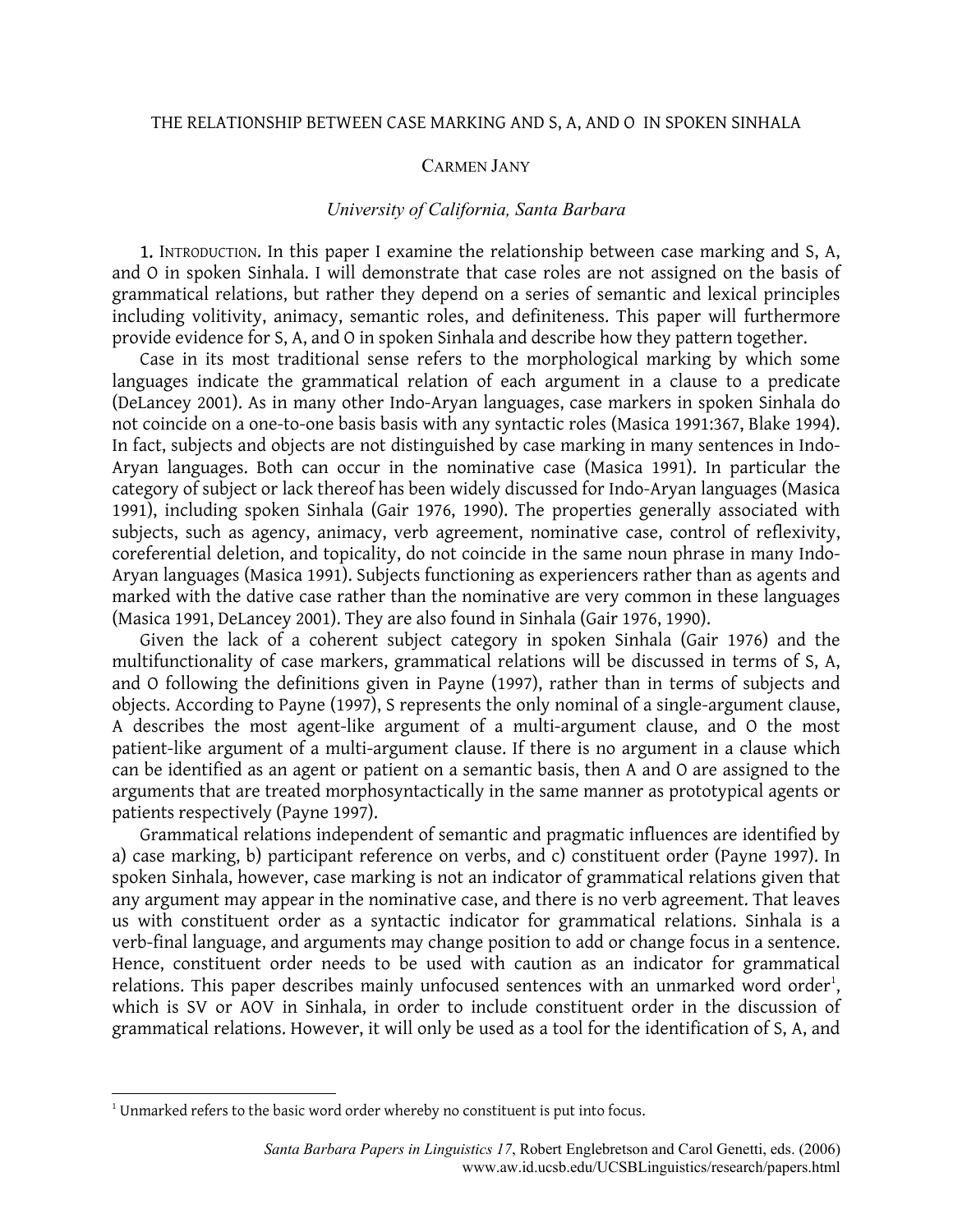O. In certain instances word order may function as an indicator of semantic roles, such as in transitive clauses with two inanimate arguments, both in the nominative case.

Spoken Sinhala distinguishes four cases for inanimate nouns: nominative (direct), dative, genitive, and instrumental, and six cases for animate nouns: nominative, accusative, dative, genitive, instrumental, and vocative. Animate pronouns occur in all except for the vocative, while inanimate pronouns are found in all but the vocative and the accusative case. There are different case forms for singular and plural, and definite and indefinite nouns in the singular, as well as for inanimate and animate pronouns in the singular and plural (Gair and Paolillo 1997). Except for the genitive and vocative case, all cases occur on either S, A, or O arguments. S may be marked with the nominative (unmarked), dative, instrumental, or accusative case, while A can only occur in any of the first three. O can be marked as nominative (unmarked), accusative, or dative (Gair and Paolillo 1997). These patterns are summarized below.

| S: | Nominative   | A: | Nominative               | Nominative |
|----|--------------|----|--------------------------|------------|
|    | Accusative   |    | $\overline{\phantom{0}}$ | Accusative |
|    | Dative       |    | Dative                   | Dative     |
|    | Instrumental |    | Instrumental             |            |
|    |              |    |                          |            |

TABLE 1. Possible case markers for S, A, and O.

Two key concepts for the understanding of case marking in spoken Sinhala are animacy and volitivity. The distinction between animates, including humans and animals, and inanimates, including objects and plants, is pervasive in the language. Different forms for these two categories are used for case markers, pronouns, demonstratives, and numerals. The distinction between volitive and involitive verbs is for the most part encoded in the verbal derivational morphology, as the verb pairs in Table 2 illustrate. The formal distinction between the two sets surfaces in different verb tenses and aspects including past, imperfective, future, and focused forms. Semantically, the involitive verbs are associated with non-volitionality, lack of control, and lack of agency. However, the correlation is 'by no means neat or complete', as Gair and Paolillo (1997:39) assert. Some involitive verbs are also used in a volitional sense and some verbs lacking an involitive derivation are essentially involitive.

| Volitive Verb |                     | Involitive Verb |                         |
|---------------|---------------------|-----------------|-------------------------|
| lissannə      | 'to slip, to slide' | lissennə        | 'to slip'               |
| watannə       | 'to drop'           | wætenna         | 'to fall'               |
| maranna       | 'to kill"           | mærennə         | 'to die'                |
| natəwannə     | 'to boil'           | nætəwennə       | 'to let boil'           |
| natanna       | 'to dance'          | nætenna         | 'to dance'              |
| gahannə       | 'to hit'            | gæhennə         | 'to shake'              |
| ahannə        | 'to listen'         | æhennə          | 'to hear'               |
| riddannə      | 'to hurt'           | ridennə         | 'to be hurt, feel pain' |
| tooranna      | 'to explain'        | teerenna        | 'to understand'         |
| balannə       | 'to watch'          | bælennə         | 'happen to watch'       |
|               |                     | dænennə         | 'to feel, to perceive'  |
| dakinnə       | 'to see'            | peennə          | 'to see'                |

Table 2. Volitive/involitive verb pairs.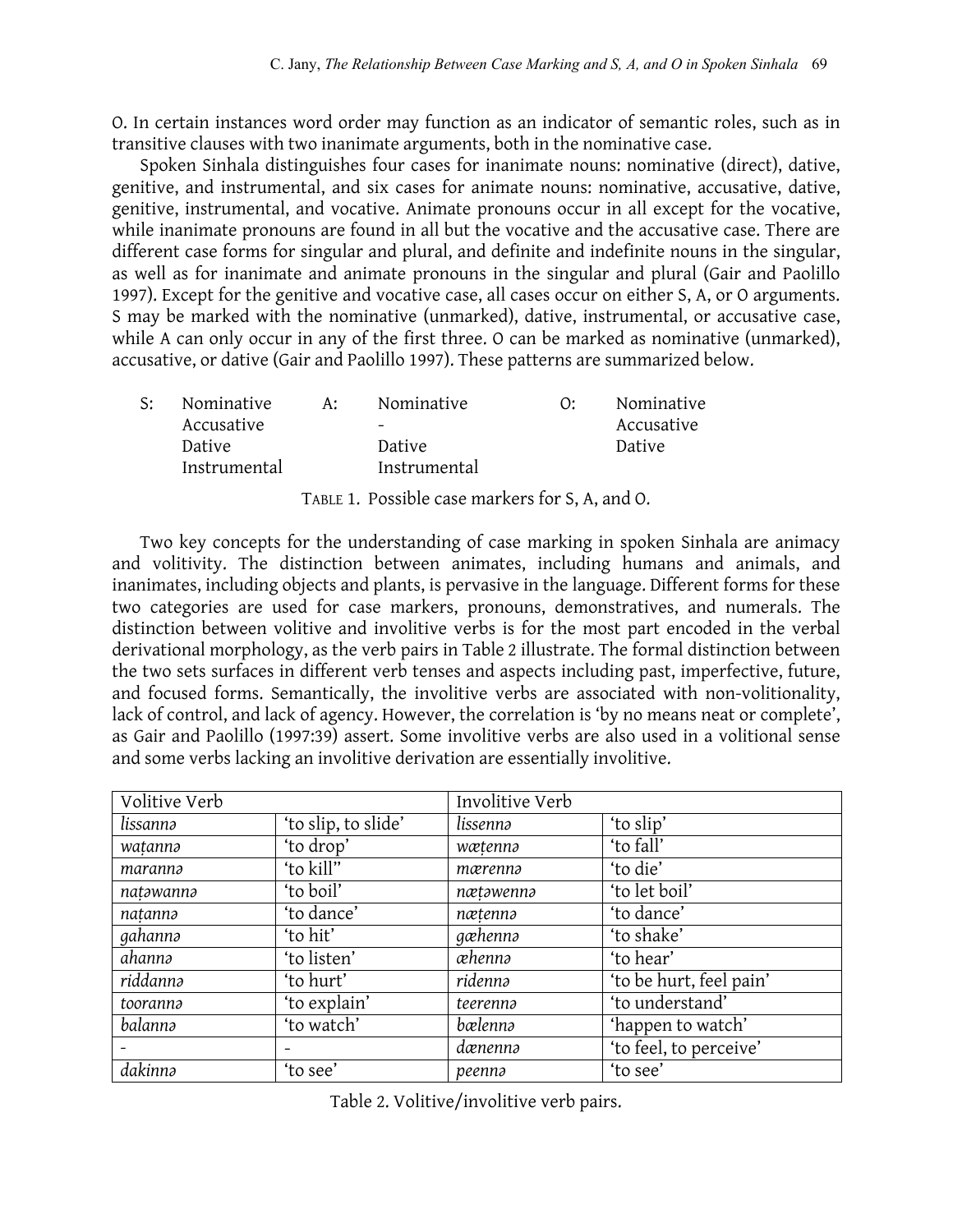The last pair of verbs in Table 2 demonstrates that the semantic volitive/involitive distinction is not always encoded in the verbal derivational morphology. Some verb pairs are completely distinct lexical items with different roots. In addition, not all verbs have a volitive or involitive counterpart, as *dænennǝ* 'to feel, to perceive' demonstrates.

This paper is divided into three main parts. First, I will describe each of the three categories: S, A, and O separately in terms of case marking, verb morphology where applicable, and constituent order. Verbless and copular clauses will be treated separately. Second, I will examine the different arguments marked with the same case in search for common semantic and syntactic properties. Third, I will combine the two analyses to discuss the relationship between syntactic roles and case marking in spoken Sinhala. I will show that argument marking is not assigned on the basis of grammatical relations, but is dependent on a series of semantic properties of the argument, such as animacy, semantic role, and definiteness, and on the semantic and lexical properties of the verb, in particular on volitivity.

2. CASE MARKING ON S, A, AND O.

2.1. S ARGUMENTS. By definition S represents the only core nominal in a single-argument clause. In spoken Sinhala there are many verbs which can take only one argument. According to Gair and Paolillo (1997), S can be in the nominative, the accusative, the dative, or the instrumental case. In the variety of spoken Sinhala examined for this paper, the instrumental case is not used for S arguments. The consultant used the nominative case in the same examples presented with instrumental case in Gair and Paolillo (1997:33). Examples (1)-(4) illustrate these different case markings.

| (1) | <b>ADV</b>                                                                       | S                               |                                                                             |                |
|-----|----------------------------------------------------------------------------------|---------------------------------|-----------------------------------------------------------------------------|----------------|
|     | [mæturuwa-in passe] [ee<br>chant-?<br>after DIST.VIS.ANIM.SG elephant.SG.DEF.NOM |                                 | aliya]                                                                      | [ekəpaarətəmə] |
|     |                                                                                  |                                 |                                                                             | suddenly       |
|     | OBL                                                                              |                                 | P                                                                           |                |
|     | [wanəyaṭə]                                                                       | [aayet]                         | $\lceil$ diuw-a $\rceil$                                                    |                |
|     | jungle-GOAL                                                                      | again                           | run-PST                                                                     |                |
|     |                                                                                  |                                 | 'After he chanted, that elephant suddenly ran again into the jungle.'       |                |
| (2) | S                                                                                | P                               |                                                                             |                |
|     | [mamə]                                                                           | $\lceil \text{diuw-a} \rceil$   |                                                                             |                |
|     | 1s.NOM                                                                           | run-PST                         |                                                                             |                |
|     | 'I ran'                                                                          |                                 |                                                                             |                |
| (3) | S                                                                                | P                               |                                                                             |                |
|     |                                                                                  | [maawa] [wæte-nəwa]             |                                                                             |                |
|     | 1s.ACC                                                                           | fall.INVOL-IMPF                 |                                                                             |                |
|     |                                                                                  | 'I am falling (involuntarily).' |                                                                             |                |
| (4) | S                                                                                | P                               |                                                                             |                |
|     | matə                                                                             | nætun-a                         |                                                                             |                |
|     | 1s.DAT                                                                           | dance.INVOL-PST                 |                                                                             |                |
|     |                                                                                  |                                 | 'I danced.' (for some external reason, such as being possessed by a spirit) |                |

As can be seen in (1)-(4), the single argument of a clause can be in the nominative, the accusative, or the dative case. The latter two markings, however, imply lack of control and lack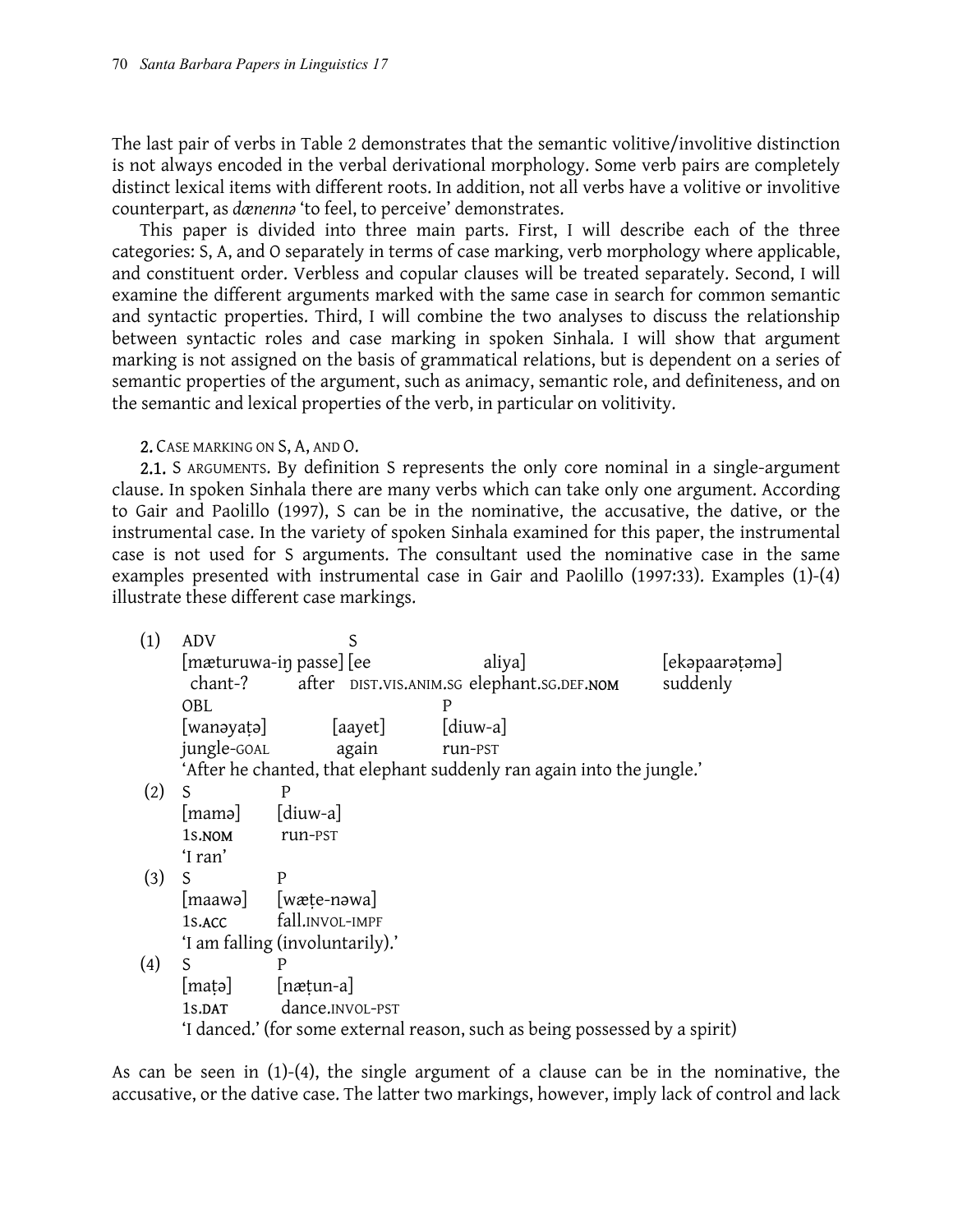of volition. This is clearly indicated by the obligatory co-occurrence of an involitive form as part of the verbal derivational morphology (Gair and Paolillo 1997). Examples (5)-(8) will illustrate the formal volitive/involitive distinction. The difference between (3) and (4) lies in the semantics of S. Accusative and dative S both occur with involitive verb stems, and the S argument has no control over the action. While the accusative marking describes an affected undergoer<sup>2</sup>[,](#page-3-0) the dative marking describes an experiencer<sup>3</sup>[,](#page-3-1) someone who receives a sensory impression. The S argument *maṭə* 'I' in (4) does not control the action, but rather 'experiences' some external force. If the S argument is visibly affected, as in (3), the accusative case is used.

A key factor in case assignment for S arguments is the volitive/involitive distinction, encoded in the verbal derivational morphology. Involitive verb forms correlate for the most part with non-volitionality, lack of control, and lack of agency. However, the correlation is not complete. Some involitive verbs are used in a volitional sense, such as *hærennə* 'to turn' (Gair 1998), and some verbs lacking an involitive derivation are essentially involitive, such as *lissannə* 'to slip'. Examples (5)-(8) illustrate imperfective and past tense inflection of volitive and involitive verb stems.

| (5) | S                                  | P                                                         |
|-----|------------------------------------|-----------------------------------------------------------|
|     |                                    | $[\text{maawa}]$ $[\text{na}t\text{e-nowa}]$              |
|     |                                    | 1s.ACC dance.INVOL-IMPF                                   |
|     |                                    | 'I am dancing (involuntarily).'                           |
| (6) | S                                  | Р                                                         |
|     |                                    | $[\text{map}]$ $[\text{nat}$ <sup>2</sup> -n $\text{and}$ |
|     | 1s.nom                             | dance-IMPF                                                |
|     | 'I am dancing.'                    |                                                           |
| (7) | S                                  |                                                           |
|     | $[\text{maawa}]$ $[\text{dium-a}]$ |                                                           |
|     | 1s.ACC                             | run.INVOL-PST                                             |
|     |                                    | 'I ran (involuntarily).' (something made me run)          |
| (8) | S                                  | P                                                         |
|     | [man]                              | $\lceil \text{diuw-a} \rceil$                             |
|     | 1s.NOM                             | run-PST                                                   |
|     | 'I ran.'                           |                                                           |

 $\overline{a}$ 

In addition to showing the derivational volitive/involitive distinction, the examples above illustrate that case marking is not determined by the lexical verb in this case, but by the semantics of the entire clause. While only nominative case can occur with verb stems lacking involitive derivation, both accusative and dative case are found in clauses with involitive verb stems. Nevertheless, dative case is only found with a few verbs, such as *næṭennə* 'dance', diwennə 'run', and *ridennə* 'feel pain'.

The predicates presented so far are either motion or action verbs. Verbs describing a change of state can also have arguments with different case markings, as shown in (9)-(12).

<span id="page-3-0"></span> $^2$  Actor and undergoer are viewed here as semantic macro-roles generalizing across specific semantic roles. While 'actor' comprises agent, experiencer, instrument, and other specific semantic roles, 'undergoer' subsumes patient, theme, and recipient, among others.

<span id="page-3-1"></span><sup>&</sup>lt;sup>3</sup> An experiencer neither controls nor is visibly affected by an action. It is someone who receives a sensory impression (Payne, 1997).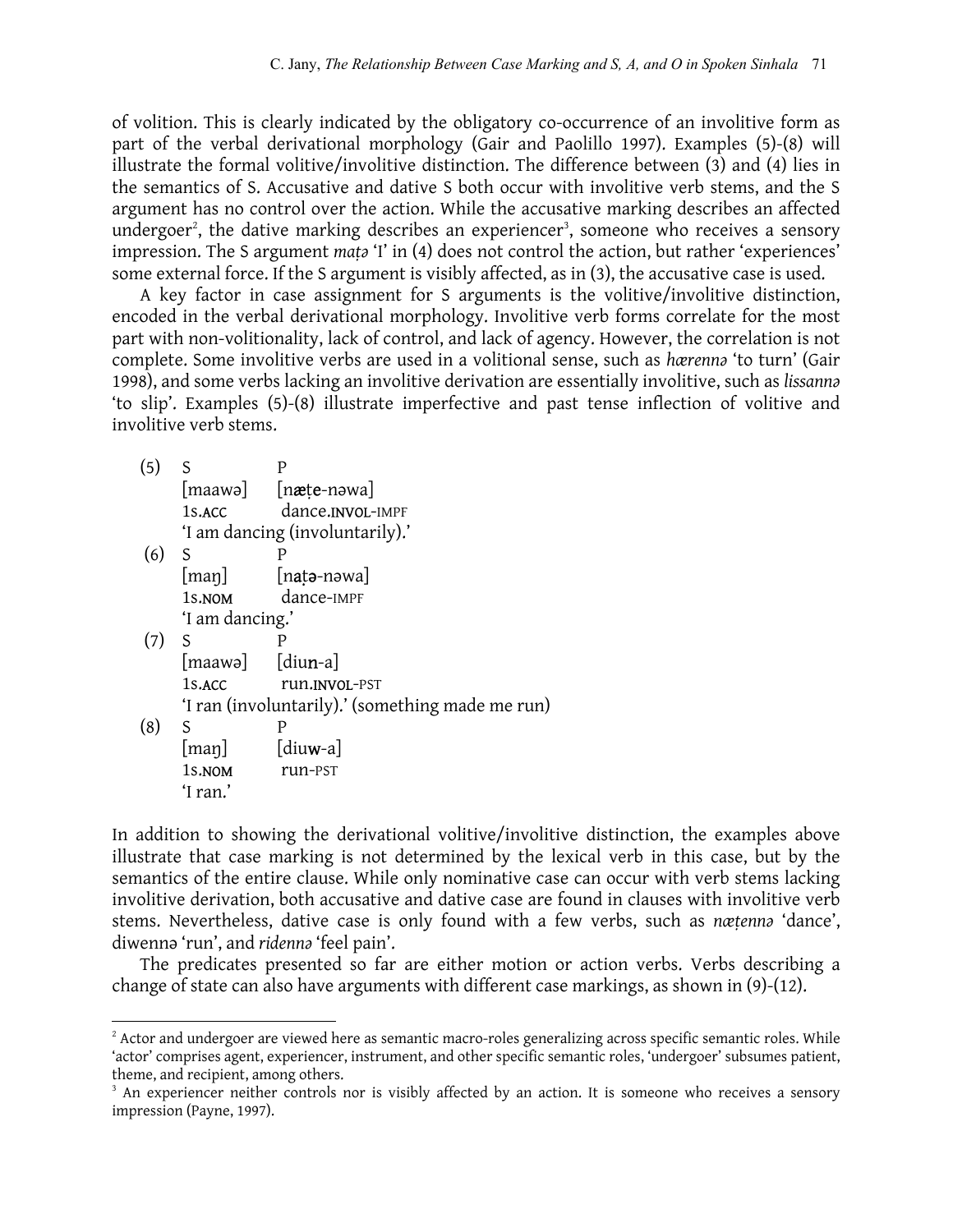| (9)       | S                         | P         |                                     |
|-----------|---------------------------|-----------|-------------------------------------|
|           | [ohu]                     | [mærun-a] |                                     |
|           | 3s.M.NOM                  |           | die. <sub>INVOL-PST</sub>           |
|           | 'He died.'                |           |                                     |
| (10)      | -S                        | P         |                                     |
|           | [ohuwə] [mærun-a]         |           |                                     |
|           | 3s.M.ACC                  |           | die.INVOL-PST                       |
|           |                           |           | 'He died.' (reportedly rarely used) |
| (11)      | -S                        |           | Р                                   |
|           | [malbanduna]              |           | [kædun-a]                           |
|           | vase.SG.DEF.NOM           |           | break.INVOL-PST                     |
|           | 'The vase broke.'         |           |                                     |
| $*(12)$ S |                           |           | P                                   |
|           | [malbanduna-wə] [kædun-a] |           |                                     |
|           | vase.sg.DEF-ACC           |           | break.INVOL-PST                     |
|           | 'The vase broke.'         |           |                                     |

In general, only animate arguments show possible case alternations. Examples (11)-(12) demonstrate that inanimates can only be marked with the nominative case. This makes sense as only animates can control an action, act with volitivity, be visibly affected, or receive a sensory impression.

Table 3 summarizes the possible case markings found on S arguments, some properties of the arguments, and some of the verbs with which they have been elicited. While both verb stem types, volitive and involitive, can occur with nominative case, only involitive verb stems are found with accusative or dative case. The same verb stem can occur with different case markings depending on the semantics of the S argument and the entire clause. In addition, as will be shown later with O arguments, the accusative case marker can sometimes be dropped. The result is a nominative case argument with no change in meaning. This explains the involitive verb forms occurring with nominative case S.

| Case marking   Verbs    |                                                                          | Argument properties |
|-------------------------|--------------------------------------------------------------------------|---------------------|
| Nominative              | Volitive: lissanna 'slip', duwanna 'run', natanna animate, inanimate,    |                     |
|                         | 'dance', kadanna 'break', natawanna 'boil'                               |                     |
|                         | Involitive: wæțenna 'fall', mærenna 'die'                                |                     |
| Accusative <sup>4</sup> | Involitive: wætenna 'fall', lissenna 'slip', mærenna animate,            |                     |
|                         | 'die', diwenna 'run', nætenna 'dance', kædenna affected undergoer        |                     |
|                         | 'break', nætawenna 'boil', gæhenna 'shake', kæpenna                      |                     |
|                         | 'cut' (reflexive), whenna 'hear' (passive),                              |                     |
|                         | <i>issenna</i> 'lift' (passive)                                          |                     |
| Dative                  | Involitive: nætenna 'dance', diwenna 'run', ridenna animate, experiencer |                     |
|                         | 'feel pain'                                                              |                     |

Table 3. Case markings on S.

<span id="page-4-0"></span> $\overline{a}$ <sup>4</sup> Clauses with a reflexive or a passive meaning follow the same pattern, such as for example maava kæpuna 'I cut myself' where the animate affected undergoer is accusative-marked.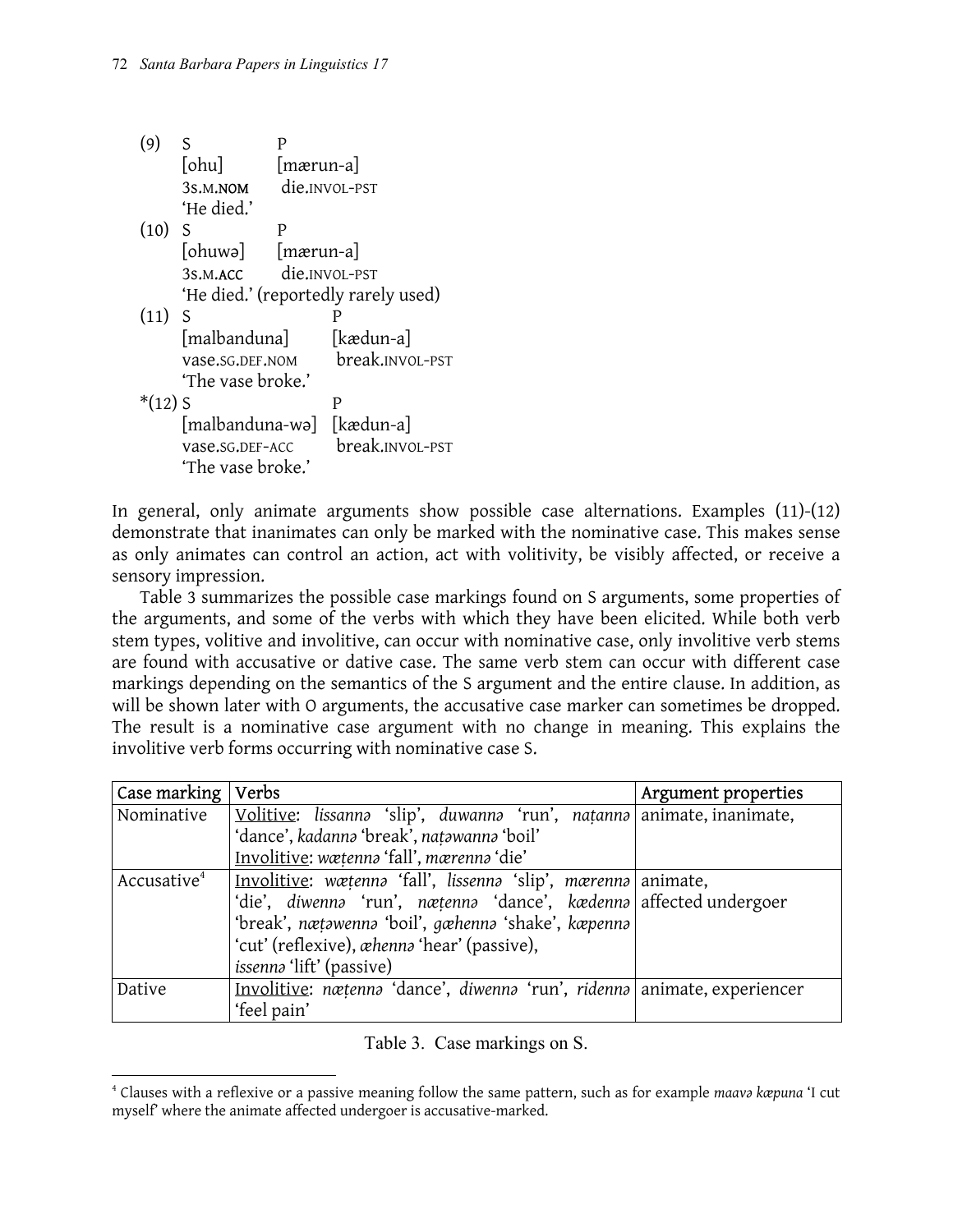While Table 3 summarizes the case marking patterns found with different verbs in clauses with a single argument S, Table 4 demonstrates a hierarchy of triggers for the different case markings. If the S argument is inanimate, it can only take nominative case. If it is animate, it can occur in all three cases depending on the verb stem type and semantics. With volitive verb stems, the argument is always in the nominative case. With involitive verb stems, case marking correlates with the semantics of the argument: accusative for an affected undergoer or dative for an experiencer.



TABLE 4. Triggers for case marking on S

2.2. A ARGUMENTS. A arguments can be found in the nominative, the dative, or the instrumental case. The same as for S arguments, the instrumental case is not used in the variety of spoken Sinhala examined here. The consultant used the nominative case instead. Examples (13)-(16) illustrate the different case markings.

| (13) | A                   | $\left( \right)$                | OBL                                                                         |                                        |
|------|---------------------|---------------------------------|-----------------------------------------------------------------------------|----------------------------------------|
|      | $\vert$ man $\vert$ | [paləturə]                      | [pihiyə-kiŋ]                                                                | $\lfloor$ kæpuw-a                      |
|      | 1s.NOM              | fruit.sg.DEF.NOM                | knife.sg.IND-INST                                                           | cut-PST                                |
|      |                     | 'I cut the fruit with a knife.' |                                                                             |                                        |
| (14) | ADV                 |                                 |                                                                             |                                        |
|      | [issrə]             |                                 | [rajjuruwan-ge maalikaa-weweda-karana                                       | $minisun-tə$                           |
|      |                     | long.time.ago king.DEF-GEN      |                                                                             | palace-LOC work-do.PRES.PPL people-DAT |
|      | A                   | ADV                             | P                                                                           |                                        |
|      | [rajjuruwo]         | [itaamat]                       | hoňdin]                                                                     | [sæləkuw-a]                            |
|      | king.DEF.NOM        | very                            | well<br>treat-PST                                                           |                                        |
|      |                     |                                 | 'In the old days, the king treated people working in the palace very well.' |                                        |
| (15) | A                   | $\circ$                         | Ρ                                                                           |                                        |
|      | [mat]               | [sindu]                         | [æhe-nəwa]                                                                  |                                        |
|      | 1s.DAT              | music.IND.NOM                   | hear.INVOL-IMPF                                                             |                                        |
|      | 'I hear music.'     |                                 |                                                                             |                                        |

 $\overline{a}$ 

<span id="page-5-0"></span><sup>&</sup>lt;sup>5</sup> This pattern only occurs when the accusative marker is dropped.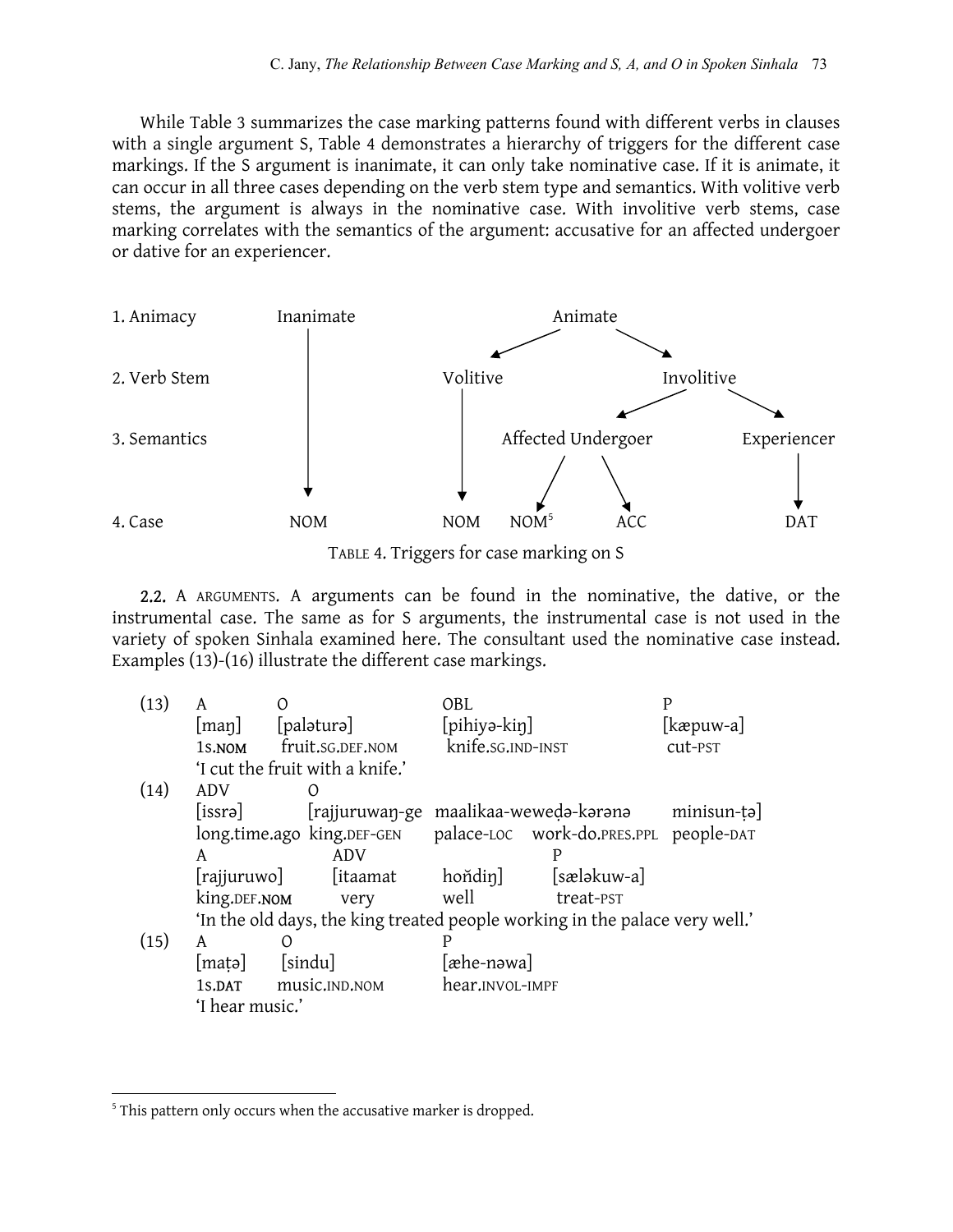| (16) | A                        |             | ADV                                                |                     |
|------|--------------------------|-------------|----------------------------------------------------|---------------------|
|      | [etəkotə tamai] [matə]   |             | [ættətəmə]                                         |                     |
|      | then                     | EMPH 1s.DAT | truly                                              |                     |
|      | D                        |             |                                                    |                     |
|      | [teerune-e]              |             |                                                    | [meeke bærærunkama] |
|      | understand.INVOL-FOC.PST |             |                                                    | DEM-GEN seriousness |
|      |                          |             | 'Then I truly understood the seriousness of this.' |                     |

While in (13)-(14) the A is a prototypical semantic agent, in (15)-(16) it is an experiencer receiving a sensory impression. Nevertheless, *maṭə* 'I' in (15) is more agent-like than *sindu* 'music', as it is animate and human. In addition, *mata* 'I' precedes *sindu* 'music' and, therefore, acts syntactically like a prototypical agent.

Protoypical semantic agents are generally in the nominative case, as the following three examples illustrate. Their characteristics include: animacy, acting with volition, and affecting a patient.

| (17) | A                  |                                  |                       |                                  |
|------|--------------------|----------------------------------|-----------------------|----------------------------------|
|      |                    | [maŋ] [laməya-ṭə]                |                       | [gæhuw-a]                        |
|      |                    | 1s.NOM child.SG.DEF-DAT          |                       | hit-PST                          |
|      | 'I hit the child.' |                                  |                       |                                  |
| (18) | A                  |                                  | P                     |                                  |
|      |                    |                                  |                       | [man] [ohuwə] [mara-nnə ya-nəwa] |
|      |                    | 1s. NOM 3s. ACC kill-INF go-IMPF |                       |                                  |
|      |                    | 'I am going to kill him.'        |                       |                                  |
| (19) | A                  |                                  | P                     |                                  |
|      | [ohu]              | [maawə]                          | $[k_{\text{opuw-a}}]$ |                                  |
|      | 3s.M.NOM 1s.ACC    |                                  | cut-PST               |                                  |
|      | 'He cut me.'       |                                  |                       |                                  |
|      |                    |                                  |                       |                                  |

Nevertheless, less prototypical agents in A function can also be marked with the nominative case, as in (20) and (21). While in (20) there is no affected patient and no volitional action, in (21) the A argument is not animate. Hence, in both cases the A is not a prototypical agent, but it is the more agent-like argument of the two, given its humanness in (20) and its agentive interpretation in both examples.

| (20) |                    |                      |                                     |                 |
|------|--------------------|----------------------|-------------------------------------|-----------------|
|      | $[$ maŋ $]$        | [gedərə]             |                                     | [dækk-a]        |
|      | 1s.NOM             |                      | house.sg.DEF.NOM                    | see-PST         |
|      | 'I saw the house.' |                      |                                     |                 |
| (21) | A                  |                      |                                     | р               |
|      | [aaňduwə]          |                      | [taxes]                             | $[$ issuw-a $]$ |
|      |                    | government.NOM taxes |                                     | change-PST      |
|      |                    |                      | 'The government changed the taxes.' |                 |

A arguments in the dative case are never prototypical agents. Rather, they are experiencers in clauses with verbs of sensation or cognition. This is illustrated in the following examples.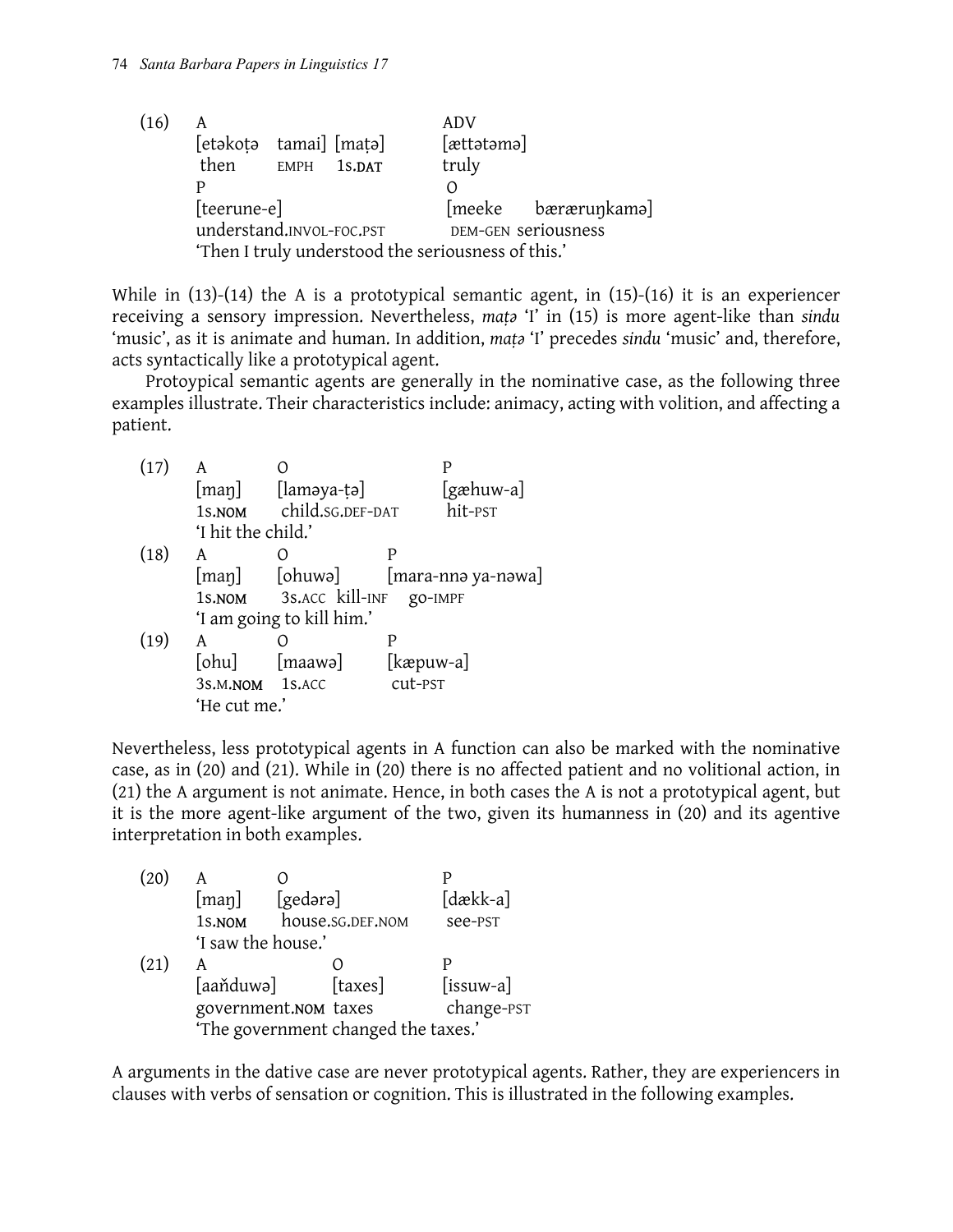| (22) | A                                    |                  |           |                            |            |                       |                |
|------|--------------------------------------|------------------|-----------|----------------------------|------------|-----------------------|----------------|
|      | $[\text{mata}]$ $[\text{lamaya-wa}]$ |                  |           |                            | [pee-nəwa] |                       |                |
|      | 1s.DAT                               | child.sg.DEF-ACC |           |                            |            | see.INVOL-IMPF        |                |
|      | 'I am seeing the child.'             |                  |           |                            |            |                       |                |
| (23) | A                                    |                  |           |                            |            | P                     |                |
|      | [laməya-ṭə]                          |                  | [kataawə] |                            |            | [teere-nawa]          |                |
|      | child.sG.DEF-DAT story.sG.DEF.NOM    |                  |           |                            |            | understand.INVOL-IMPF |                |
|      | 'The child understands the story.'   |                  |           |                            |            |                       |                |
| (24) | A                                    | 0                |           |                            |            | P                     |                |
|      | [mata]                               | roti             |           | pusma                      |            |                       | [dænun-a]      |
|      | 1s.DAT                               |                  |           | roti.DEF.NOM smell.DEF.NOM |            |                       | feel.INVOL-PST |
|      | 'I smell the roti.'                  |                  |           |                            |            |                       |                |

In the data examined, all of the verbs occurring in clauses with a dative-marked A argument are involitive, i.e. they belong to the e-conjugation class, called class III by Gair and Paolillo (1997). Class III verbs are 'essentially the same as those verbs that include the involitive morpheme' (Gair and Paolillo 1997:24). This shows that, the same as for S, an A in the dative case correlates with involitive verbal morphology<sup>[6](#page-7-0)</sup> and with semantic experiencers.

The findings for A arguments are summarized in Table 5. Dative case markings are only found on animate arguments and with involitive verb stems. There are a limited number of verbs, mostly indicating sensation or cognition, that can occur in clauses with dative-marked A arguments. Semantically, prototypical agents are marked with the nominative case, while experiencers take the dative case. Except for the accusative marked S arguments, the observed patterns are very similar for S and A arguments, as can be seen in Table 6.

| Case       | Verbs                                                                                                                                                                                                                                                                                                                                                                                                                              | Argument properties |
|------------|------------------------------------------------------------------------------------------------------------------------------------------------------------------------------------------------------------------------------------------------------------------------------------------------------------------------------------------------------------------------------------------------------------------------------------|---------------------|
| marking    |                                                                                                                                                                                                                                                                                                                                                                                                                                    |                     |
| Nominative | Volitive: kanna 'eat', dakinna 'see', tiintagaanna animate, inanimate, agents<br>'apply paint', gahanna 'hit', taravatu karanna<br>'scold', salakanna 'treat', andagahanna 'call',<br>kadanna 'break', maranna 'kill', kapanna 'cut',<br>natanna 'boil', ahanna 'listen', kataa karanna 'talk<br>to', riddanna 'hurt', pavičči karanna 'use', sænasanna<br>'console', stutikaranna 'thank', udankaranna 'help',<br>beeranna 'save' |                     |
|            |                                                                                                                                                                                                                                                                                                                                                                                                                                    |                     |
| Dative     | Involitive: <i>ahenna</i> 'hear', dænenna 'feel', peenna animate, experiencer                                                                                                                                                                                                                                                                                                                                                      |                     |
|            | 'see', teerenna 'understand' læbenna 'receive'                                                                                                                                                                                                                                                                                                                                                                                     |                     |

Table 5. Case markings on A.

<span id="page-7-0"></span> $\overline{a}$ 6 There is one exception to this rule. In clauses with *hambǝvennǝ* 'meet', a verb with involitive morphology, the A appears in the nominative case. However, the verb does not retain its involitive meaning when used with a nominative A.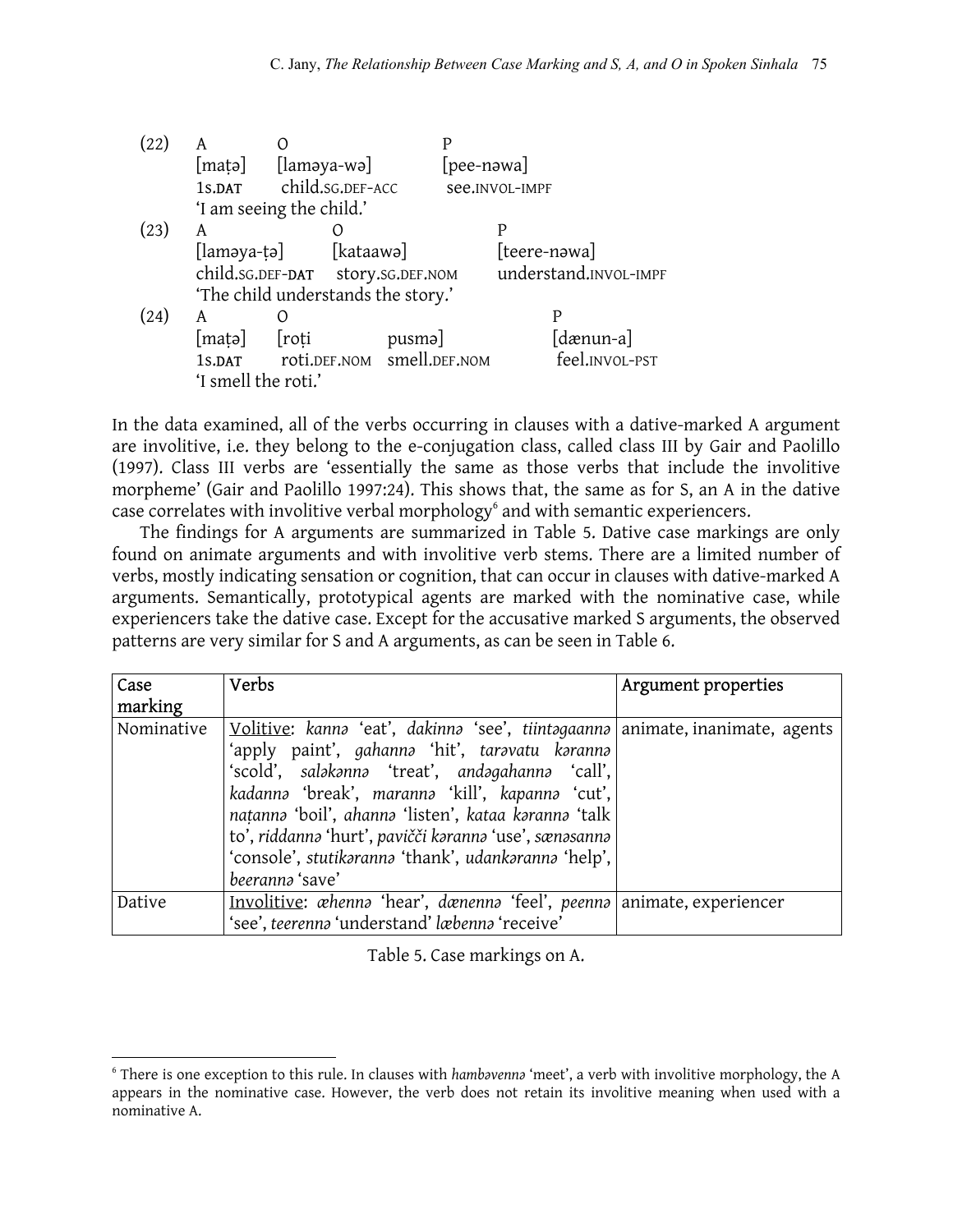

TABLE 6. Triggers for case marking on A.

2.3. O ARGUMENTS. O arguments occur in the nominative, the accusative, or the dative case. Examples with each of these case markings are given below.

| (25) | A                  | O                                                     |                    | P          |                 |                |                         | (same as 14)                                                                |
|------|--------------------|-------------------------------------------------------|--------------------|------------|-----------------|----------------|-------------------------|-----------------------------------------------------------------------------|
|      | [maṭə]             | [sindu]                                               |                    | [æhe-nəwa] |                 |                |                         |                                                                             |
|      | 1s.DAT             | music.IND.NOM                                         |                    |            | hear.INVOL-IMPF |                |                         |                                                                             |
|      | 'I hear music.'    |                                                       |                    |            |                 |                |                         |                                                                             |
| (26) | OBL                |                                                       | $\overline{O}$     |            |                 |                | $\mathcal{O}$           |                                                                             |
|      |                    | [samaharə perəhærə-wələ] [makərə nætuŋ]               |                    |            |                 |                |                         | [sinha nætun]                                                               |
|      | some               | parade.PL-LOC dragon dance.PL.NOM                     |                    |            |                 |                | lion                    | dance.PL.NOM                                                                |
|      | $\Omega$           |                                                       |                    |            |                 |                |                         |                                                                             |
|      | [saha]             | [paatə paatə) æňduŋ                                   |                    |            | æňdə-gat        |                |                         | minisu                                                                      |
|      | and                | color color cloth.PL                                  |                    |            |                 |                | wear-PST.PPL people.NOM |                                                                             |
|      |                    |                                                       |                    |            |                 |                |                         |                                                                             |
|      | ekə ekə            | vikətə                                                | javənikaa          |            |                 |                | pavatvam-in             |                                                                             |
|      | one one            | funny                                                 | performance.PL.NOM |            |                 |                | perform-PPL             |                                                                             |
|      |                    |                                                       |                    | A          |                 | $\mathsf{P}$   |                         |                                                                             |
|      | paara              | digee ya-nəva]                                        |                    | [mamə]     |                 | $[d$ ækk-a $]$ |                         |                                                                             |
|      | road               | along go-IMPF                                         |                    | 1s.NOM     |                 | see-PST        |                         |                                                                             |
|      |                    |                                                       |                    |            |                 |                |                         | 'In some parades I saw dragon dances, lion dances, and funny acts by people |
|      |                    | wearing colorful clothes while going along the road.' |                    |            |                 |                |                         |                                                                             |
| (27) | A                  | O                                                     | Ρ                  |            |                 |                |                         |                                                                             |
|      | [maṭə]             | [ohuwə]                                               | $[$ æhun-a $]$     |            |                 |                |                         |                                                                             |
|      | 1s.DAT             | 3s.ACC                                                | hear.INVOL-PST     |            |                 |                |                         |                                                                             |
|      | 'I heard him.'     |                                                       |                    |            |                 |                |                         |                                                                             |
| (28) | A                  | $\Omega$                                              | $\mathsf{P}$       |            |                 |                |                         |                                                                             |
|      | $[\mathrm{man}]$   | [meesə-ṭə]                                            |                    | [gæhuw-a]  |                 |                |                         |                                                                             |
|      | 1s.NOM             | table.sG.DEF-DAT                                      |                    | hit-PST    |                 |                |                         |                                                                             |
|      | 'I hit the table.' |                                                       |                    |            |                 |                |                         |                                                                             |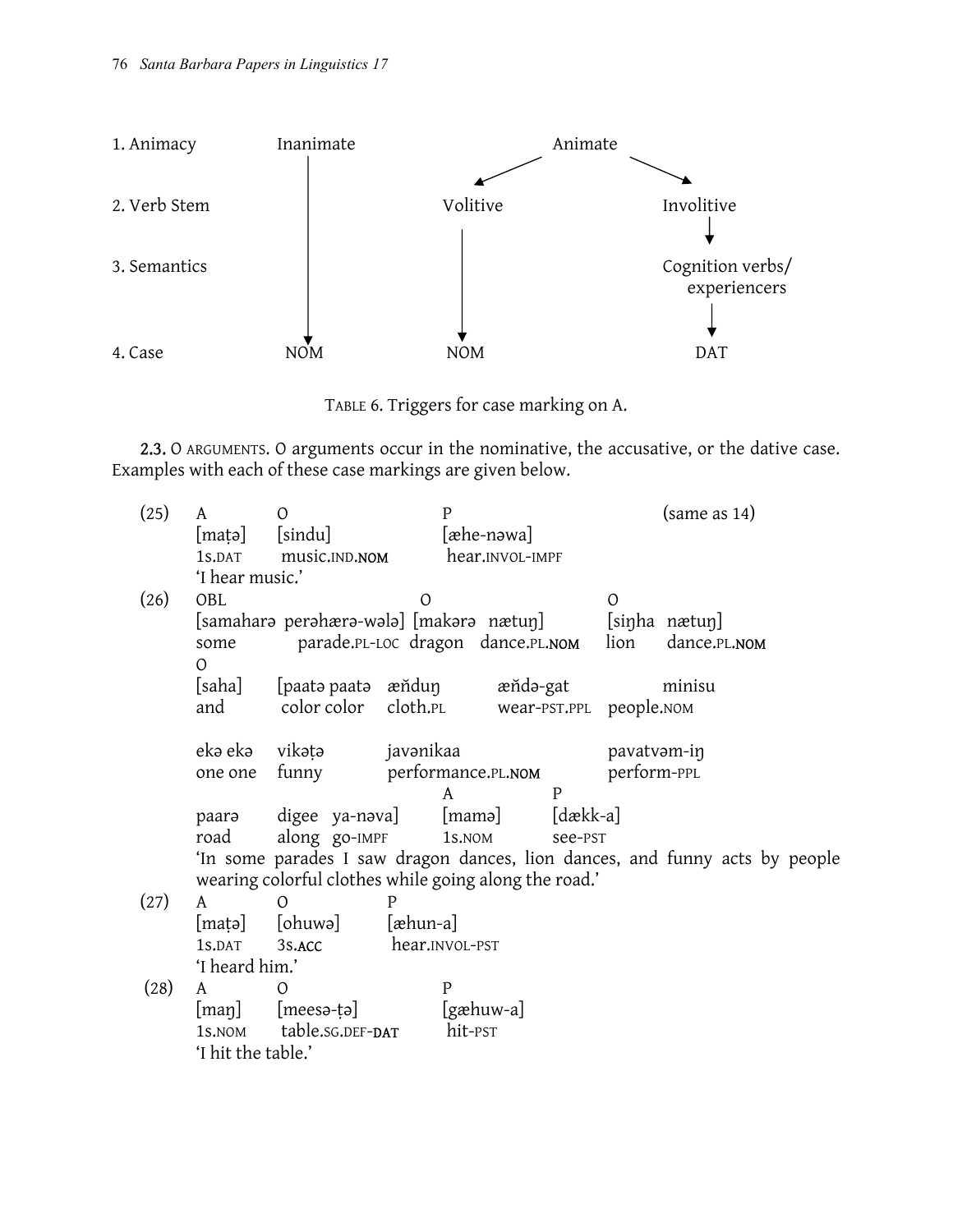Examples (25)-(27) demonstrate that animate O arguments may be in the accusative case, unlike inanimate O arguments that are in the nominative case, as in (25) and (26), or in the dative, as in (28). Gair and Paolillo (1997:31) assert that the use of the accusative marker for objects (here O arguments) shows dialectal variation. Most animate arguments are marked with the accusative case, with a few exceptions. While definite O arguments always take the accusative marker, it can be omitted in some indefinite O arguments, as in (30).

| (29) | A                     |                          | р                    |
|------|-----------------------|--------------------------|----------------------|
|      | [ohu]                 | [eluva-və]               | [mæruv-a]            |
|      |                       | 3s.M.NOM goat.sG.DEF-ACC | kill- <sub>PST</sub> |
|      | 'He killed the goat.' |                          |                      |
| (30) | A                     |                          | P                    |
|      | [ohu]                 | [eluvek]                 | [mæruv-a]            |
|      |                       | 3s.M.NOM goat.sG.IND.NOM | kill- <sub>PST</sub> |
|      | 'He killed a goat.'   |                          |                      |

The O argument in (30) is animate, the same as in (29), but it is indefinite. In general, the consultant varies in the use of the accusative marker with indefinite animate O arguments, whereas definite animate O arguments do not show such a pattern. The correlation between the accusative case marker and indefiniteness needs further investigation.

The alternation between accusative and dative case is lexically specified by the verb rather than being a property of the O argument, as a comparison of the previous examples with (31) and (32) demonstrates. Both O arguments are typical patients in that they are both animate and affected. Nevertheless, *minisu* 'people' in (31) and *laməya* 'child' in (32) are marked with the dative, while *eluva* 'goat' in (29) takes the accusative case. Following Gair and Paolillo (1997:31) 'some verbs require the dative case of an animate object'. Such verbs include: *gahannə* 'hit', *tarəvatu kərannə* 'scold', *saləkənnə* 'treat', and *andəgahannə* 'call', among others. However, in a few instances where the semantics of the verb allows it, such as with *gahannə* 'hit' in (28), this pattern extends to inanimate O arguments. In general, many of the verbs with O arguments in the dative case are verbs of speaking where the O can be interpreted as an addressee. In these cases, the dative-marking can be viewed as an extension of the ditransitive argument structure of verbs of speaking. The following examples illustrate the dative case marking.

| (31) | <b>ADV</b>                      |                         |                  |                                                                             |             |
|------|---------------------------------|-------------------------|------------------|-----------------------------------------------------------------------------|-------------|
|      | [is <sub>srə</sub> ]            |                         |                  | [rajjuruwan-ge maalikaa-we weda-karana                                      | minisun-tə] |
|      | long.time.ago                   | king.DEF-GEN            | palace-LOC       | work-do.PRES.PPL people-DAT                                                 |             |
|      | A                               | ADV                     |                  |                                                                             |             |
|      | [rajjuruwo]                     | [itaamat                | hondin]          | [sæləkuw-a]                                                                 |             |
|      | king.DEF.NOM                    | very                    | well             | treat-PST                                                                   |             |
|      |                                 |                         |                  | 'In the old days, the king treated people working in the palace very well.' |             |
| (32) | A                               |                         |                  |                                                                             |             |
|      | [amma]                          | $[lam$ <sup>-ta</sup> ] |                  | [tarəwatu kər-a]                                                            |             |
|      | mother.sg.DEF.NOM               |                         | child.sG.DEF-DAT | reprimand do-PST                                                            |             |
|      | 'The mother scolded the child.' |                         |                  |                                                                             |             |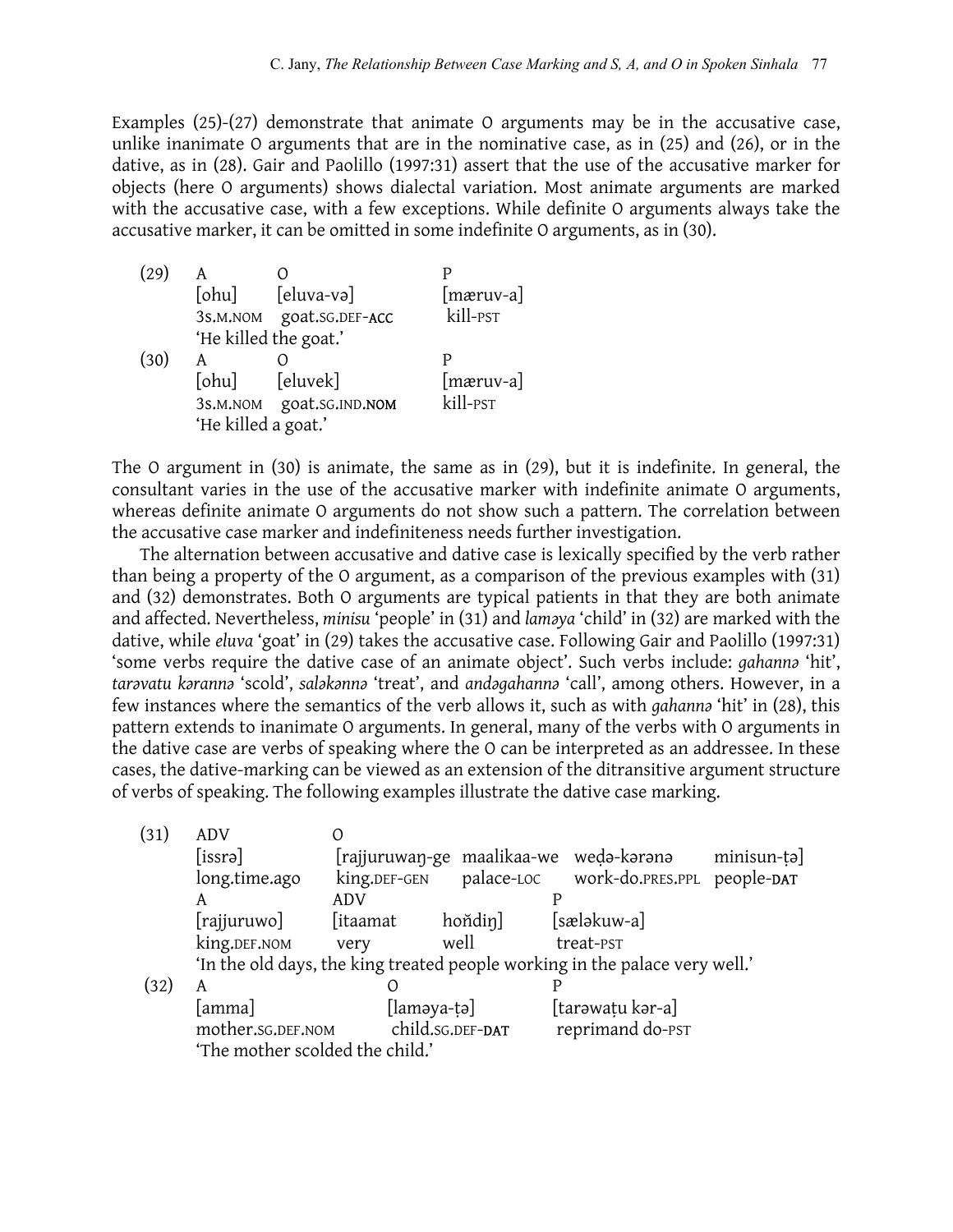| (33) | A      |                     | μ                    |
|------|--------|---------------------|----------------------|
|      | [man]  | [miniha-tə]         | [aňdəgæhuw-a]        |
|      | 1s.NOM | man.SG.DEF-DAT      | call- <sub>PST</sub> |
|      |        | 'I called the man.' |                      |

The same as for S arguments, only animate O arguments can take the accusative case. Inanimates in all three syntactic categories only occur in the nominative and the dative cases.

The findings for O arguments are summarized in Tables 7 and 8. As with S and A arguments, the main factor influencing case marking is animacy. While most<sup>[7](#page-10-0)</sup> inanimates occur in the nominative case, animates are found in any of the three cases. However, only indefinite animate O arguments have been found in the nominative. The volitive/involitive verb distinction does not seem to play an essential role in the case marking of O arguments. Nevertheless, all attested dative-marked O arguments occur with volitive verbs. A clear semantic distinction between O arguments in the accusative and in the dative cannot be established at this point. While many of the dative O arguments represent beneficiaries, some accusative O arguments can equally be described as beneficiaries. The only semantic pattern observed is that many dative-marked O arguments are addresees of verbs of speaking.

| Case marking | Verbs                                                                                | Argument properties |
|--------------|--------------------------------------------------------------------------------------|---------------------|
| Nominative   | Volitive: kanna 'eat', dakinna 'see', tiintagaanna inanimate,                        |                     |
|              | 'apply paint', kadanna 'break', natanna 'boil', some animate indefinite <sup>8</sup> |                     |
|              | (marannə 'kill')                                                                     |                     |
|              | Involitive: <i>æhenna</i> 'hear', dænenna 'feel'                                     |                     |
| Accusative   | Volitive: dakinna 'see', maranna 'kill', kapanna 'cut', animate                      |                     |
|              | tiintagaanna 'apply paint', konitanna 'pinch', pavičči                               |                     |
|              | karanna 'use', sænasanna 'console', beeranna 'save'                                  |                     |
|              | Involitive: <i>ahenna</i> 'hear', peenna 'see', teerenna                             |                     |
|              | 'understand', hambavenna 'meet'                                                      |                     |
| Dative       | Volitive: taravatu karanna 'scold', salakanna 'treat', animate, inanimate,           |                     |
|              | andəgahannə 'call', gahannə 'hit', kataa kərannə lexical                             | of<br>specification |
|              | 'talk to', kæægahanna 'shout', riddanna 'hurt', verb                                 |                     |
|              | stutikaranna 'thank', udankaranna 'help', ugananna                                   |                     |
|              | 'teach'                                                                              |                     |

Table 7. Case markings on O.

 $\overline{a}$ 

<span id="page-10-0"></span><sup>&</sup>lt;sup>7</sup> Example 28 illustrates that some inanimate O arguments occur in the dative case as a function of the verb.<br><sup>8</sup> This pattern only occurs when the accusative marker is dropped in cases with an indefinite animate O

<span id="page-10-1"></span>This pattern only occurs when the accusative marker is dropped in cases with an indefinite animate O.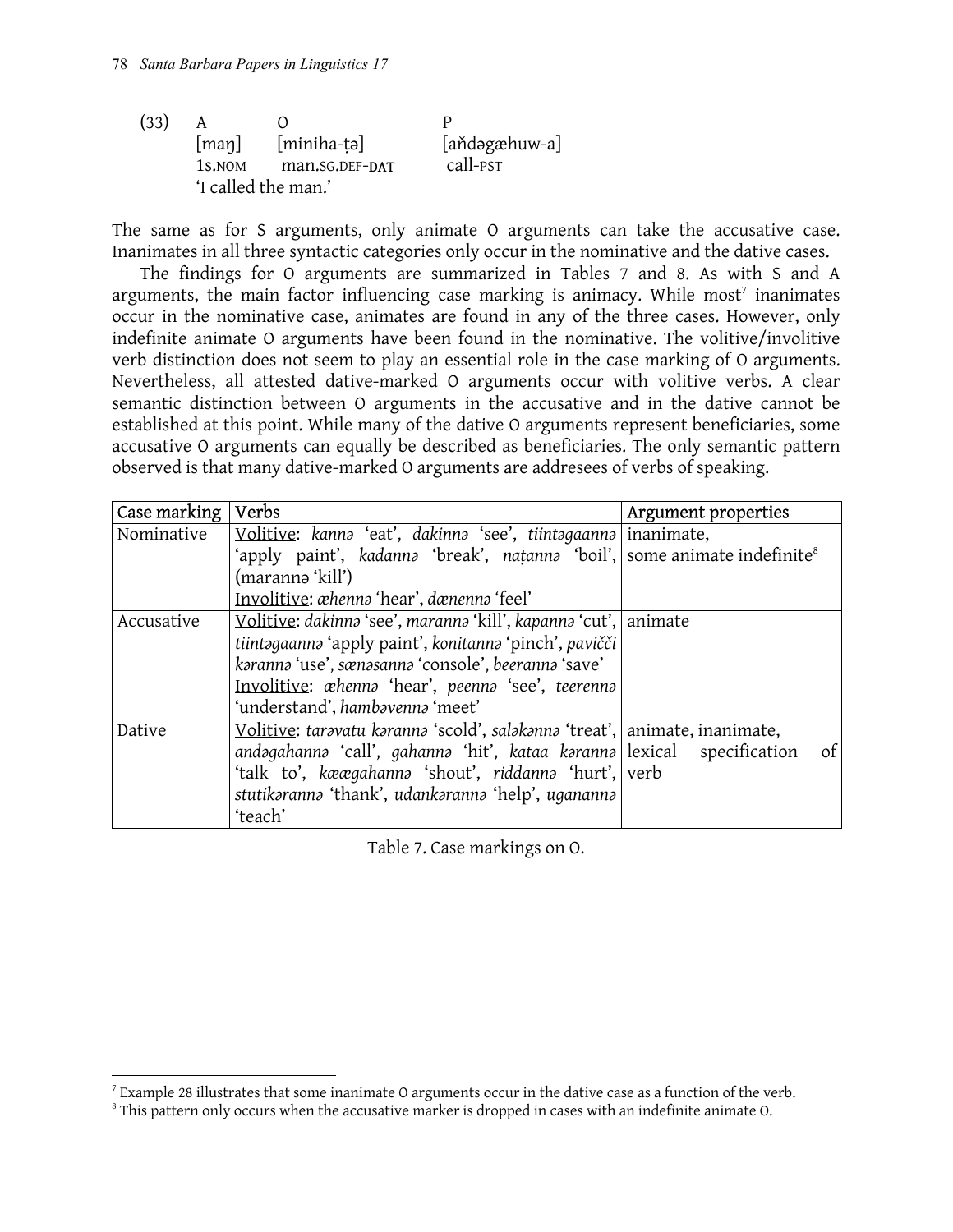

TABLE 8. Triggers for case marking on O.

3. VERBLESS AND COPULAR CLAUSES. Verbless and copular clauses behave differently from verbal clauses. It is difficult to assign S, A, and O roles is such constructions. Therefore, they are discussed separately here.

In spoken Sinhala some clauses with predicate nominals include copular verbs with no special marking on the predicate nominal, while others lack a copula but show a predicative suffix. These properties will not be discussed here. Only case markings on arguments in these clauses are described.

Equational, existential, and locational clauses show nominative case marking on their arguments. This is illustrated below. Example (34) represents an equational, (35) an existential clause, and (36) a locational construction.

| (34) | NP                     | ΝP                               |        |                           |
|------|------------------------|----------------------------------|--------|---------------------------|
|      | [Nimal]                | [dostərə                         | kenek] |                           |
|      |                        | Nimal.NOM doctor.sG.IND          |        | person.sG.IND.NOM         |
|      | 'Nimal is a doctor.'   |                                  |        |                           |
| (35) | NP                     | COP                              |        | NP                        |
|      | [Nimal]                | $[i$ -nne]                       |        | [koləmbə]                 |
|      | Nimal.NOM              | be.ANIM-FOC.NPST                 |        | Colombo.NOM               |
|      | 'Nimal is in Colombo.' |                                  |        |                           |
| (36) | OBL                    | NP                               |        | COP                       |
|      | [gahe-e]               | [wandurek]                       |        | $\lceil$ in-nəwa $\rceil$ |
|      | tree.sG.DEF-LOC        | monkey.sG.IND.NOM                |        | exist.ANIM-IMPF           |
|      |                        | 'There is a monkey in the tree.' |        |                           |

Nominative case is also found in other constructions with predicate nominals. In most clauses with predicate adjectives the argument is nominative-marked, and in some clauses with predicate nominals one of the arguments takes the nominative case, as the following examples show.

$$
(37) NP P
$$
  
\n
$$
[avg] [usa-y]
$$
  
\n
$$
3s.F.NOM
$$
 tall-PRED  
\n
$$
She is tall.
$$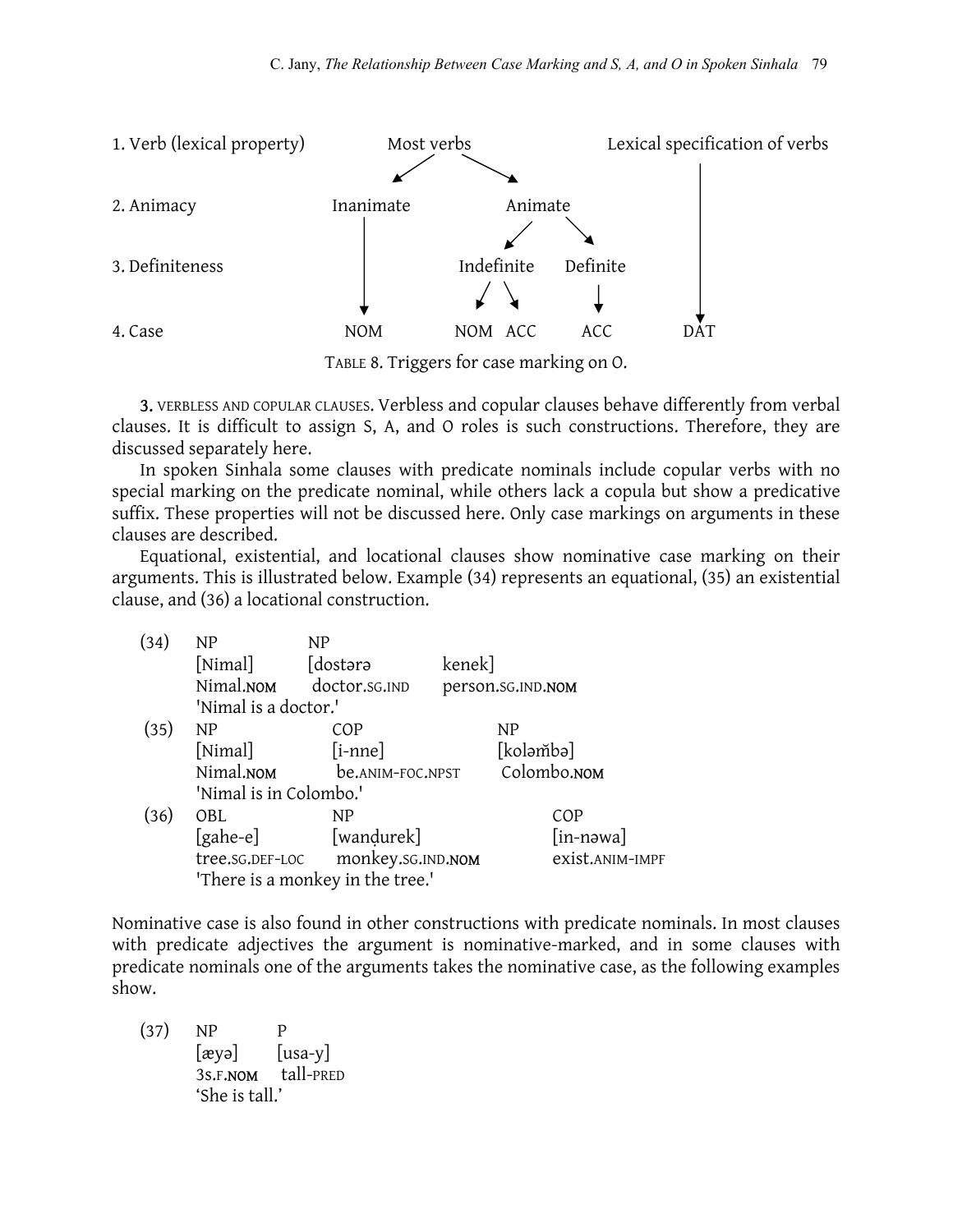| (38) | NP                   | NP          |                                        |          |                |
|------|----------------------|-------------|----------------------------------------|----------|----------------|
|      | [map]                | lee         | laməya-tə]                             |          | $[$ aasa-y $]$ |
|      | 1s.NOM               | DIST.SG.ANM | child.sg.DEF-DAT                       |          | like-PRED      |
|      | 'I like that child.' |             |                                        |          |                |
| (39) | NP                   |             |                                        |          | P              |
|      | [andəre]             | [siini      | ka-nnə]                                | [harimə] | $[$ aasa-y $]$ |
|      | Andare.NOM           | sugar       | eat-INF                                | very     | like-PRED      |
|      |                      |             | 'Andare likes to eat sugar very much.' |          |                |

The predicate expressing an emotion in (38) and (39) behaves in the same way as adjectives in spoken Sinhala in that it takes the predicative suffix *-y*. The arguments with the most resemblance to an agent, *maŋ* 'I' in (38) and *andǝre* 'Andare' in (39), are marked with the nominative case, while the object of liking in (38), *ee laməya* 'that child', shows dative marking. The dative marking is also found on inanimate objects of liking, as the following example demonstrates.

| (40) | NP.                | NP.             | Ρ              |  |
|------|--------------------|-----------------|----------------|--|
|      | [man]              | $[rotiwola-ta]$ | $[$ aasa-y $]$ |  |
|      | 1s. <sub>NOM</sub> | roti.IND-DAT    | like-PRED      |  |
|      | 'I like roti'      |                 |                |  |

In addition to the object of liking, dative case markings occur in several predicate nominal clauses, including possessives. The dative-marked arguments all represent undergoers. This is illustrated below.

| (41) | NP              | NP                               | COP                                                                             |
|------|-----------------|----------------------------------|---------------------------------------------------------------------------------|
|      | [matə] [salli]  |                                  | [tiye-nəwa]                                                                     |
|      | 1s.DAT          | money.IND.NOM                    | exist-impf                                                                      |
|      | 'I have money.' |                                  |                                                                                 |
| (42) | NP              | NP                               | P                                                                               |
|      |                 |                                  | [matə] [oyaawə] [matəka-y]                                                      |
|      | 1s.DAT          | 2s.ACC                           | remember-PRED                                                                   |
|      |                 | 'I remember you.'                |                                                                                 |
| (43) |                 |                                  | NP<br>P                                                                         |
|      |                 |                                  | [hæmə aurudæ-mə                                                                 |
|      |                 |                                  | there be.ANIM.INF while 1s-DAT remember-PRED every year-?                       |
|      |                 |                                  | NP                                                                              |
|      |                 |                                  | pebərəwaari maase nætan janəwaari maase] [ciina alut aurudə]                    |
|      |                 |                                  | February month if.not January month Chinese<br>new year                         |
|      | P               |                                  |                                                                                 |
|      | [samərə-nəwa]   |                                  |                                                                                 |
|      | celebrate-IMP   |                                  |                                                                                 |
|      |                 |                                  | 'While I stayed there, I remember, every year in February if not in January the |
|      |                 | Chinese New Year is celebrated.' |                                                                                 |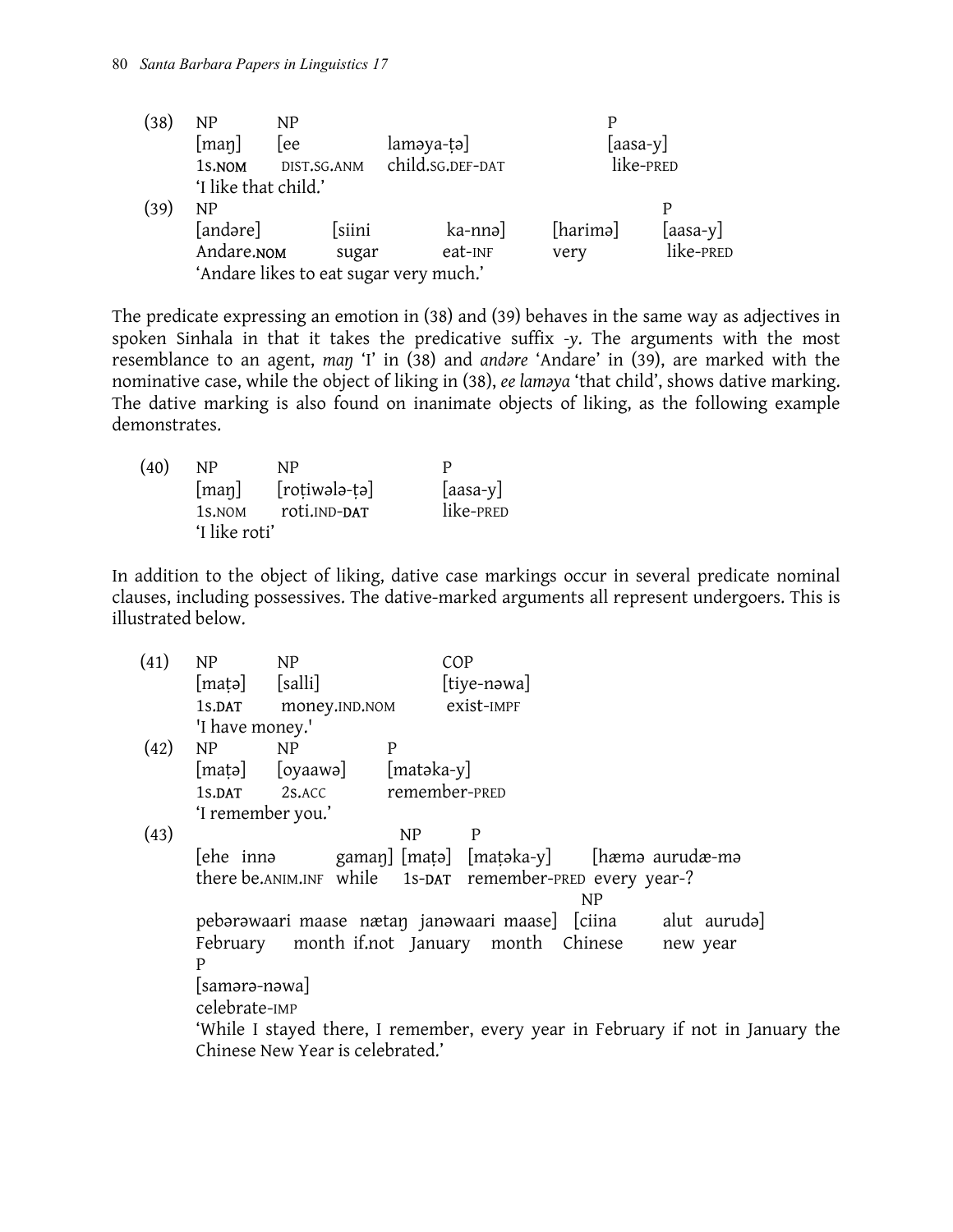(44) NP P [matə] [nidimata-y] 1s.DAT sleepy-PRED 'I am sleepy.'

The possessor in (41) is in the dative case, while the possessed, here an inanimate object, takes the nominative case. Animate objects of possession, such as *ballek* 'dog' have also been found in the nominative case. The animate object of memory in (42), however, shows accusative marking. The undergoers in (42) and (43), *maṭə* 'I', as well as the only argument in (44), also show dative marking. Example (44) illustrates that predicate adjectives describing a bodily function have a dative-marked argument, while adjectives defining inherent properties, as in (37), correlate with nominative-marked arguments. Other bodily functions with dative-marked arguments include *badəginii* 'to be hungry' and *siitəla* 'to be cold', as (45)-(46) illustrate.

- (45) NP P [maṭə] [badəgini-yi] 1s.DAT hungry-PRED 'I am hungry.'
- (46) NP P [maṭə] [siitəla-y] 1s.DAT cold-PRED 'I am cold.'

The findings of this section are summarized in Table 9. Contrary to the findings in clauses with verbal predicates, case marking is for the most part independent of animacy. Only animate objects of memory are accusative-marked, while inanimates are in the nominative. Arguments in the dative case can be interpreted as experiencers. To conclude, in clauses with predicate nominals, the semantic role of the argument determines its case assignment.

| Case marking | Type of clause                                                      | Argument properties |
|--------------|---------------------------------------------------------------------|---------------------|
| Nominative   | equational, existential, locational, predicate animate, inanimate   |                     |
|              | adjective (inherent property), actor of aasa                        |                     |
|              | 'like', possessed, object of memory (inanimate)                     |                     |
| Accusative   | object of memory (animate)                                          | animate             |
| Dative       | object of aasa 'like', actor/possessor of mataka animate, inanimate |                     |
|              | 'remember', possessor, predicate adjective                          |                     |
|              | (bodily function)                                                   |                     |

Table 9. Case markings on arguments in verbless and copular clauses.

4. SEMANTIC AND SYNTACTIC GROUNDS FOR CASE MARKING.

4.1. THE NOMINATIVE CASE. The nominative case is the unmarked or direct case (Gair and Paolillo 1997). It is most often used in spoken Sinhala and appears on S, A, and O, on actors and undergoers, on animate and inanimate arguments, and with most verbs. Furthermore, it is used in equational, existential, and locational clauses, as well as with certain predicate adjectives. It is also found on inanimate objects of memory and on a possessed object or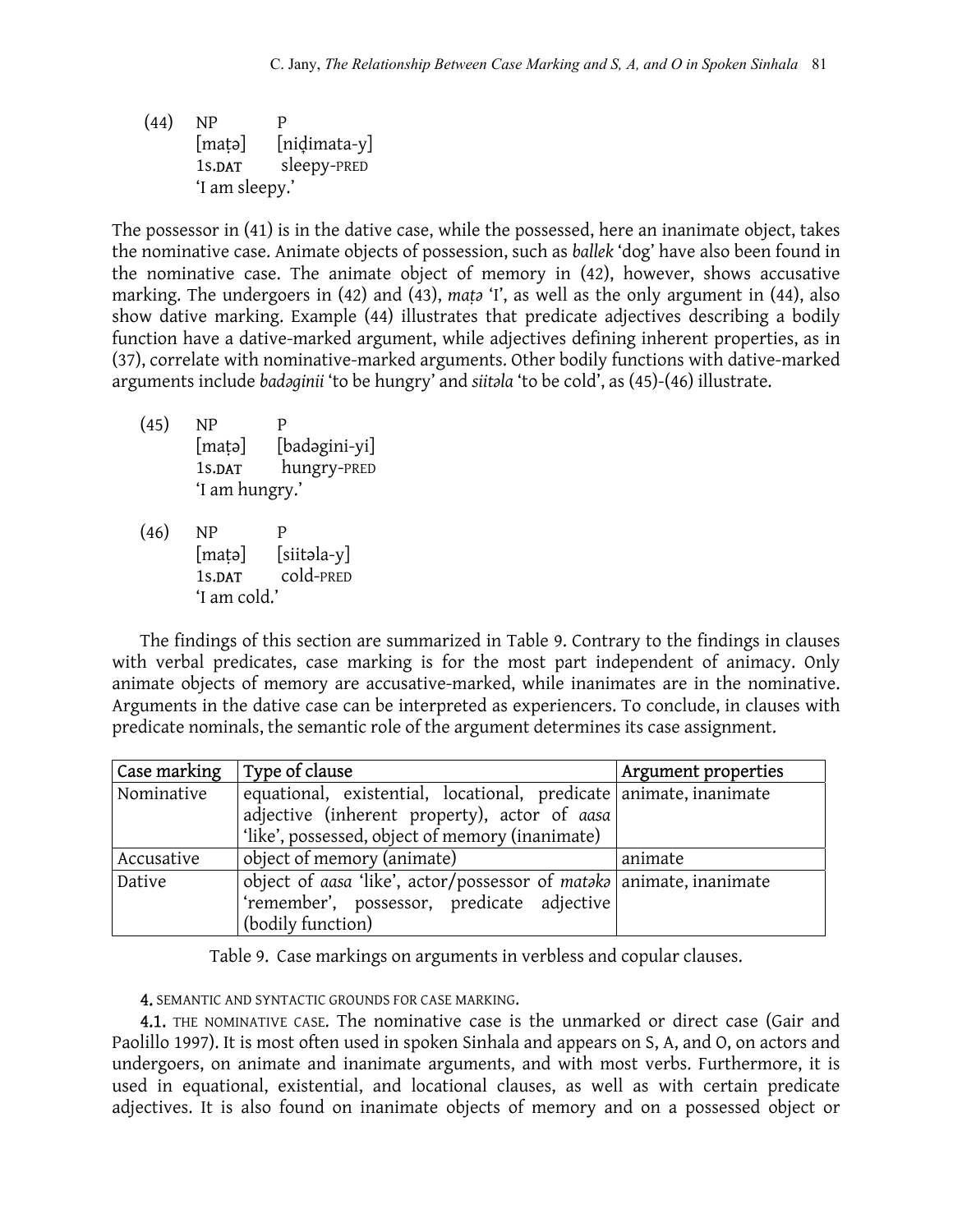animal. Given this great variety of arguments marked with the nominative case, no unique property can be identified. However, contrasting nominative-marked arguments with arguments marked differently, it is worth pointing out that most inanimate arguments and some animates take the nominative case. One structure where animates and inanimates behave alike is the possessed which always appears in the nominative case.

**4.2.** THE ACCUSATIVE CASE. The accusative case only appears on a limited number of animate arguments either in S or in O role or as an object of memory. Apart from being animate, all the arguments marked with the accusative case lack control or volitivity. They represent for the most part directly affected undergoers. Furthermore, they are rather the endpoint of an action than the starting point.

**4.3.** THE DATIVE CASE. The same as the nominative case, the dative case is found on arguments in S, A, and O roles. It appears mostly on animates with a few exceptions. An inanimate object of liking in clauses with *aasa* 'to like' takes dative case. Arguments marked with the dative case are never prototypical actors. The object of liking, the experiencer of memory, arguments of adjectival predicates describing a bodily function, as well as possessors, are all dative-marked and can be described as experiencers or undergoers which lack control and volitivity. They are rather passive than active participants in an event. The same as with arguments in the accusative case, dative-marked participants represent rather the endpoint of an action than the starting point.

5. CONCLUSIONS: THE RELATIONSHIP BETWEEN CASE MARKING AND S, A, AND, O. It has been shown that S, A, and O and case marking do not coincide on a one-to-basis, a fact that has been discussed for Indo-Aryan languages (Masica 1991) in general, as well as for spoken Sinhala in particular (Gair 1976, 1990, Gair and Paolillo 1997). An S argument can be marked with the nominative, the accusative, or the dative case as a function of animacy, semantic role, and volitivity. An A argument can occur in the nominative or the dative case as a function of semantic role, animacy, volitivity, and verb type. O arguments are marked in the nominative, the accusative, or the dative case depending on animacy, definiteness, volitivity, and on the lexical property of the verb. Hence, case marking is largely dependent on the animacy of the argument, its semantic role, volitivity or the lack thereof as encoded in the verb stem, and occasionally on lexical properties of the verb. It thus encodes the semantic rather than the syntactic function of an argument in a clause.

Syntactically, there is no evidence from case marking that any two syntactic roles share sufficient behavior to form grammatical relations, such as subject or absolutive. Nevertheless, a closer look reveals some subsystems. S and A pattern together in that typical agents acting with volitivity are nominative-marked, while experiencers in either S or A role take the dative case. S and O pattern together as directly affected animate undergoers are marked with the accusative. Given the different behavior of S arguments, it could be argued that Sinhala has a Split-S system, which is in part a nominative-accusative system patterning S and A together, in part an ergative system patterning S and O together. However, due to the complexity of case marking for each of the roles, it seems better to examine case marking on a semantic basis.

Given that the same case marking can be used for different semantico-syntactic roles in a clause, some inherent semantic properties of arguments, such as animacy and definiteness, as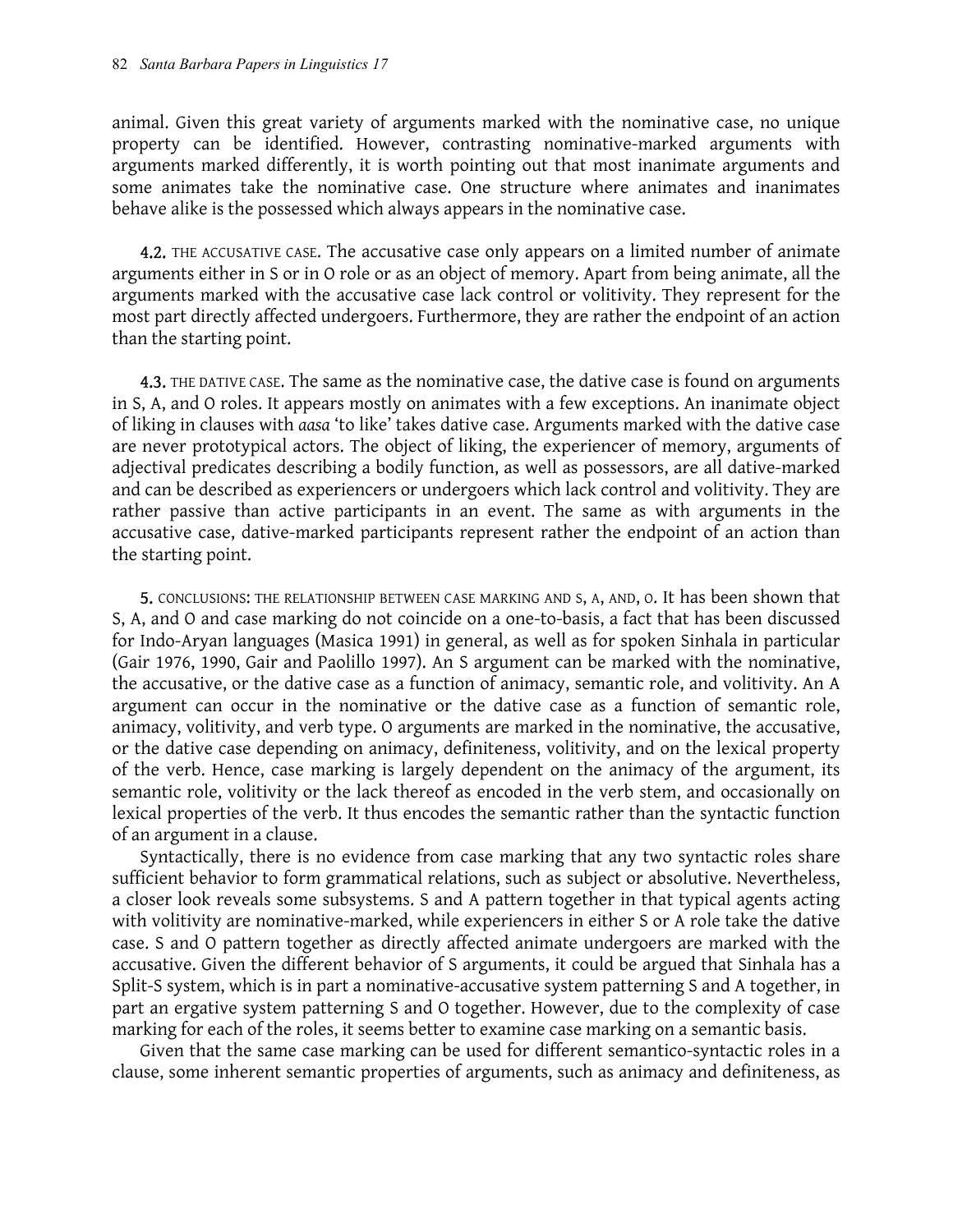well as word order, play an essential role in identifying the syntactic and semantic function of an argument in a clause.

The possible cooccurrences of case markings in a clause need further investigation. The examples presented in this paper demonstrate the following possible combinations of case markings in a clause: a) nominative and nominative, b) nominative and accusative, c) nominative and dative, d) dative and accusative. Given that A arguments do not take the accusative case, two accusative-marked arguments will not occur in the same clause. Furthermore, two dative-marked arguments in a clause are not possible, given that dative A arguments occur with involitive verb stems, while dative O arguments are found with volitive verbs only. However, clauses with more than two arguments have yet to be examined.

In this paper I have shown that case is not assigned on the basis of syntactic roles. Rather, it depends on a series of semantic properties of the argument, occasionally on lexical properties of the verb, and sometimes on the semantics of the entire clause.

This paper represents only a starting point in the investigation of the relationship between case marking and semantico-syntactic roles in spoken Sinhala. The correlation between definiteness of the argument and accusative case marking needs further investigation. Furthermore, clauses with more than two arguments, as well as possible combinations of case marking in a clause yet need to be examined. In addition, further evidence may be sought by analysing complex sentences with clausal arguments.

## REFERENCES

BLAKE, BERRY. 1994. *Case*. Cambridge: Cambridge University Press.

- DELANCELY, SCOTT. 2001. *Figure and Ground in Argument Structure*. Summer Institute in Linguistics, University of California, Santa Barbara, Lecture 3.
- GAIR, JAMES W. 1976. Is Sinhala a Subject Language. *The Notion of Subject in South Asian Languages*, ed. by Manindra K. Verma. South Asian Studies, University of Wisconsin-Madison. Publication 2.
- GAIR, JAMES W. 1990. Subjects, Case, and INFL in Sinhala. *Experiencer Subjects in South Asian Languages*, ed. by Manindra K. Verma and K.P. Mohanan. Stanford University: The Center for the Study of Language and Information.
- GAIR, JAMES and JOHN C. PAOLILLO. 1997. *Sinhala*. München: Lincom Europa.
- GAIR, JAMES and JOHN C. PAOLILLO. 1998a. Sinhala Nonverbal Sentences and Argument Structure. *Studies in South Asian Linguistics: Sihnala and other South Asian languages*, ed. by James W. Gair and Barbara Lust, 87-107. New York: Oxford University Press.
- GAIR, JAMES and JOHN C. PAOLILLO. 1998b. Action Involvement Categories in Colloquial Sinhala. *Studies in South Asian Linguistics: Sihnala and other South Asian languages*, ed. by James W. Gair and Barbara Lust. 25-43. New York: Oxford University Press.
- GIVON, TALMY. 1984. *Syntax: A Functional-typological introduction Vol. I.* Amsterdam: John Benjamins.
- KEENAN, EDWARD. 1976. Towards a universal definition of "subject". *Subject and Topic*. ed. by Charles Li. New York: AP.
- MASICA, COLIN. 1991. *The Indo-Aryan Languages*. 339-369. Cambridge: Cambridge University Press.
- PAYNE, THOMAS E. 1997. *Describing morphosyntax: A guide for field linguists*. Cambridge: Cambridge University Press.